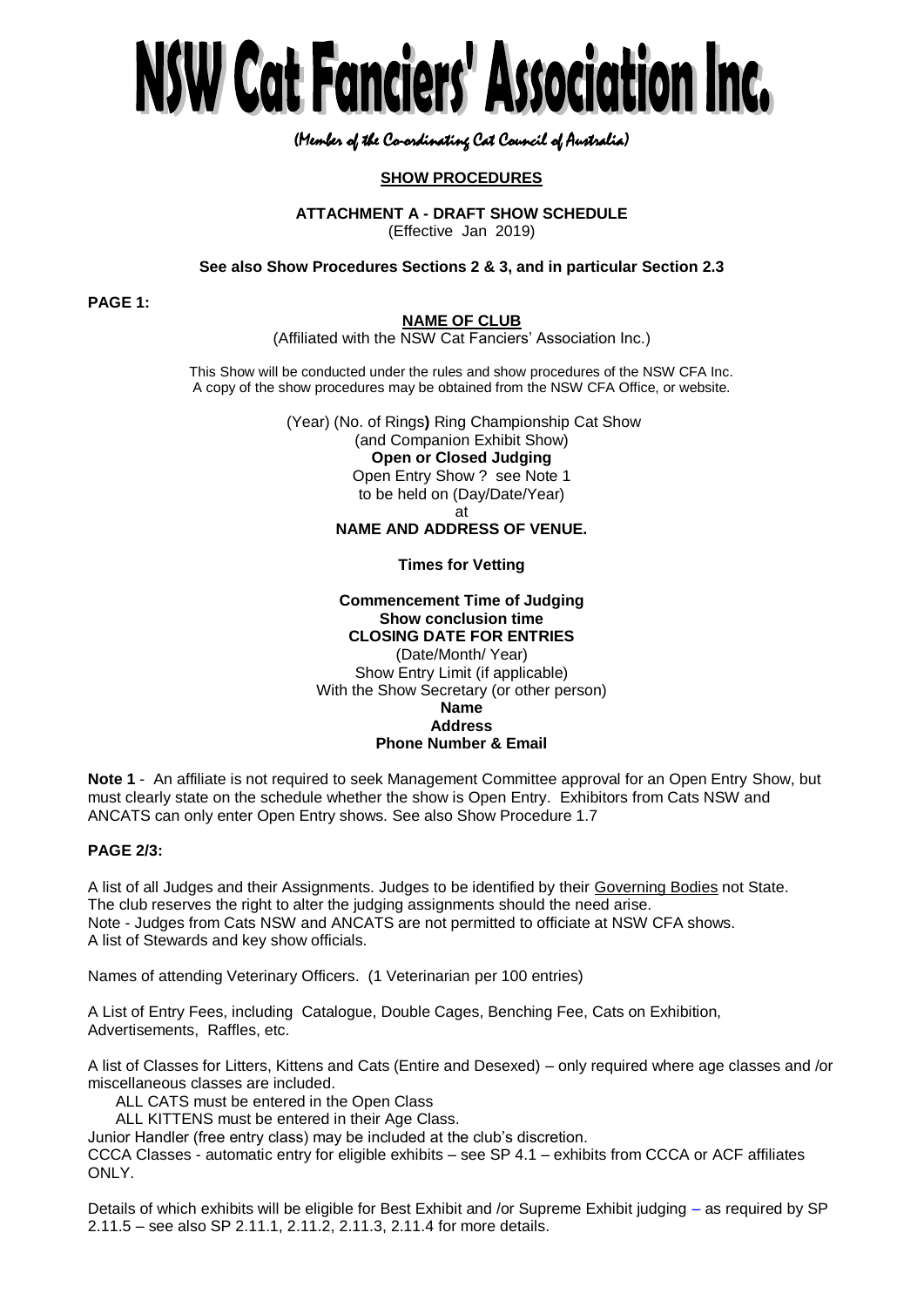When Companion Exhibits are included, the schedule must state: All Companion exhibits 6 months and over must be desexed.

Trophy List, including Rosettes, Sashes, Memorial Trophies etc. (Optional).

CANCELLATIONS: Please phone (name and number of show personnel) by (Time, Date)

# RECEIPT OF ENTRY

Please include a stamped addressed envelope with your Entry.

# **PAGE 4**

Include the current EXHIBITOR INFORMATION – SPECIAL EXHIBITOR AND ENTRY REQUIRMENTS sheet (as included on the next page of this attachment) or the details therein.

, . Delete the NSWCFA COTY clause for specialist breed (non full Group) shows.

## **PAGE 5:**

## **SUMMARY SHEET**

Include a list of all fees (including catalogue, donations, raffles, etc.)

Please make Cheque/Money Order payable to NAME OF CLUB Include Bank Account details if email entry and EFT payment of entry fees is permitted by the club.

Post Entry to NAME AND ADDRESS OF SHOW SECRETARY (or other person).

# CLOSING DATE FOR ENTRIES

PAGE 6

NSWCFA SHOW ENTRY FORM – latest version is available on the NSWCFA website.